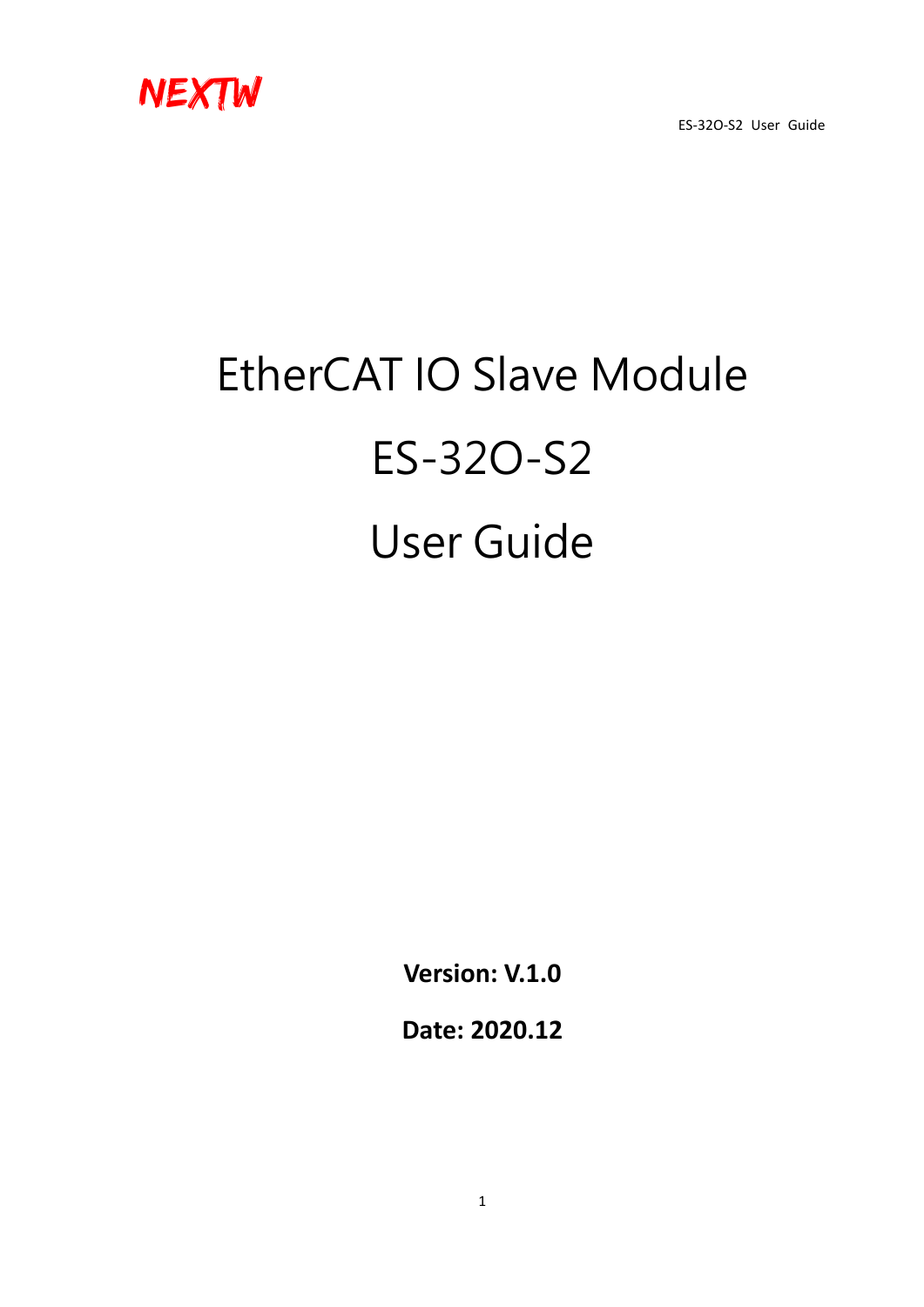

# Contents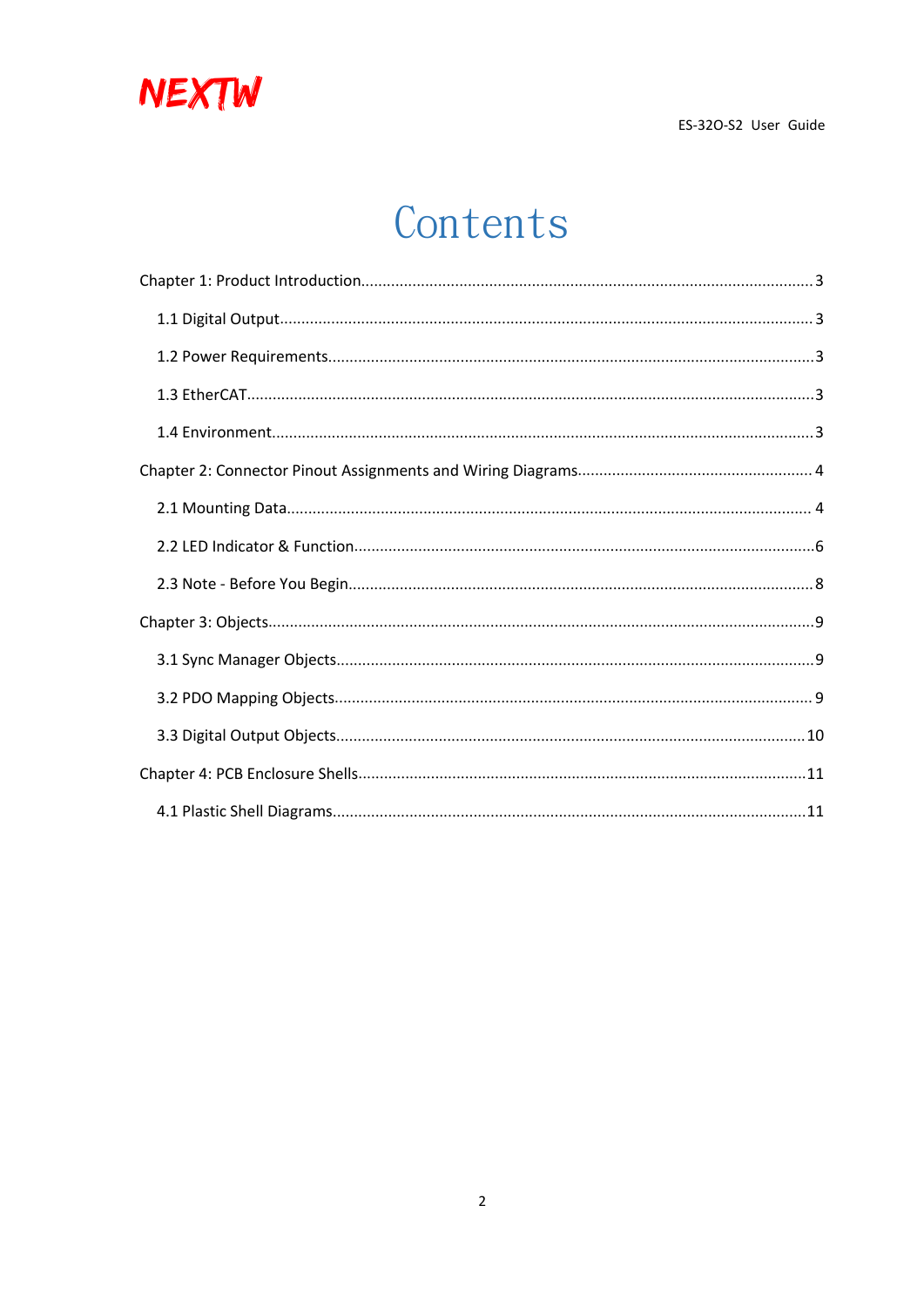

# <span id="page-2-0"></span>Chapter 1: Product Introduction

### <span id="page-2-1"></span>1.1 Digital Output

- 32 digital output channels
- Output voltage: 0 and 3.3V DC
- Output source current: -18 mA
- Output sink current: 17 mA

### <span id="page-2-2"></span>1.2 Power Requirements

● DC input: DC 24V

# <span id="page-2-3"></span>1.3 EtherCAT

- Data transfer medium: Ethernet cable(CAT5e), shield type: S/STP or S/UTP
- Ethernet interface: 2x RJ-45
- Data transfer rate: 100Mbps, full duplex
- Protocol: EtherCAT

#### <span id="page-2-4"></span>1.4 Environment

● Operating temperature: 0℃ to 65℃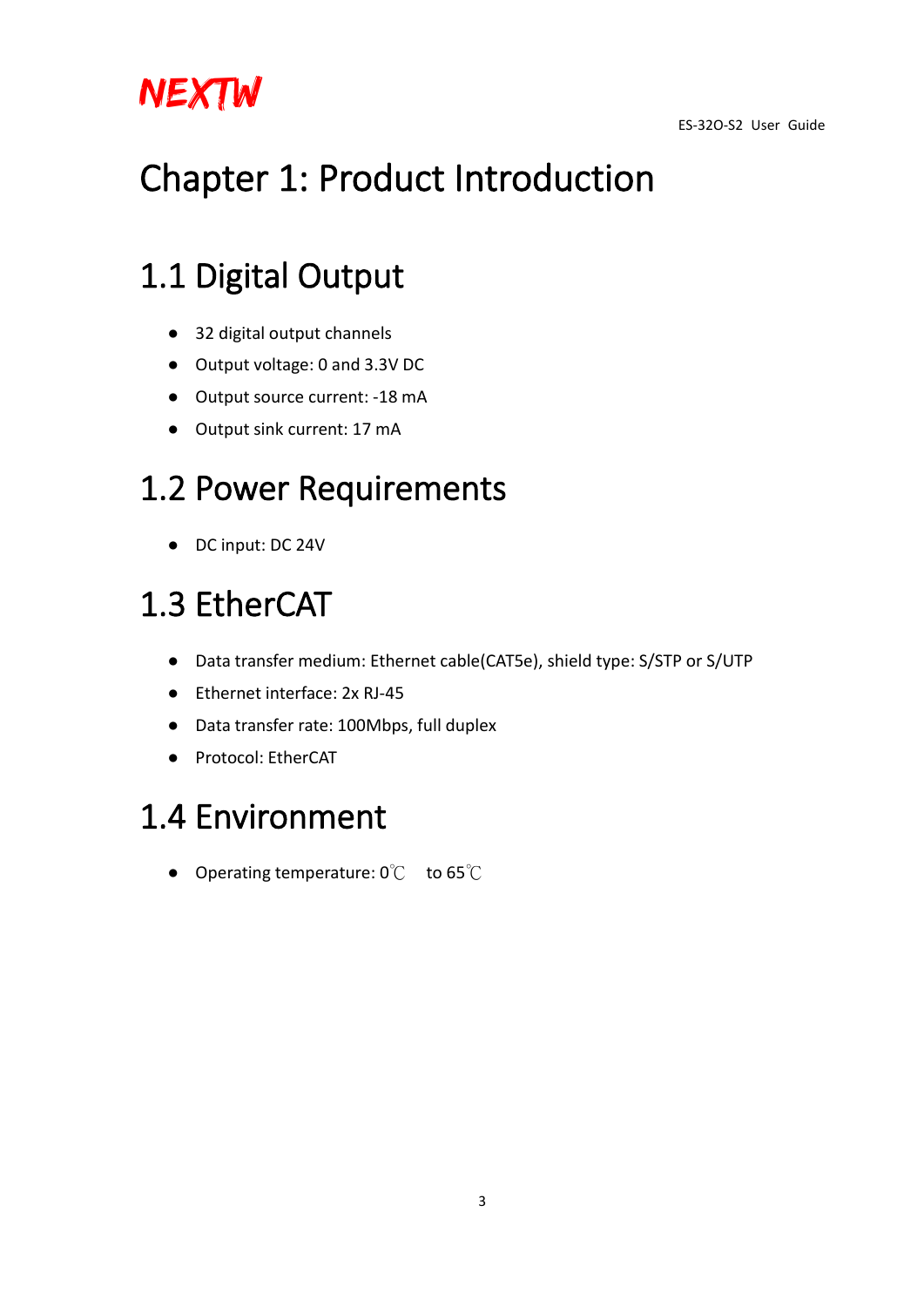

### <span id="page-3-0"></span>Chapter 2: Connector Pinout Assignments

### and Wiring Diagrams

### <span id="page-3-1"></span>2.1 Mounting Data



- PCB dimension(mm): 73.66(W) x 71.2(L) x 19.05(H)
- Mounting holes distance(mm): 66.04(W) x 63.5(L)
- H1 hole to J1 Pin1 horizontal distance: 14.02mm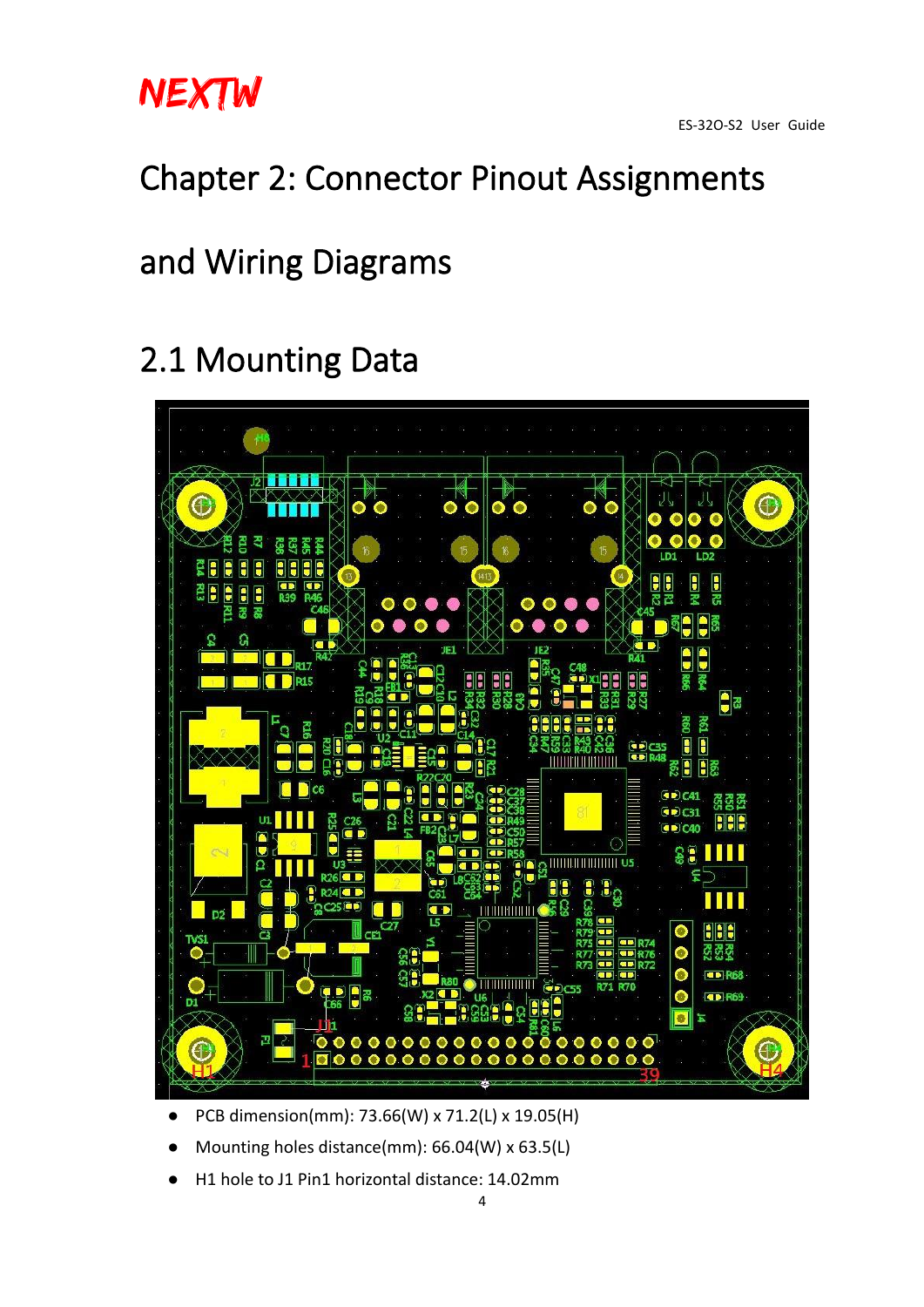



| Pin              | <b>Name</b> | <b>Type</b>  | Pin | <b>Name</b> | <b>Type</b>  |
|------------------|-------------|--------------|-----|-------------|--------------|
| $\mathbf{1}$     | 24VIN       | <b>POWER</b> | 21  | Ground      | <b>POWER</b> |
| $\overline{2}$   | Ground      | <b>POWER</b> | 22  | Ground      | <b>POWER</b> |
| 3                | 3.3V OUT*   | <b>POWER</b> | 23  | Output 16   | <b>OUT</b>   |
| $\overline{4}$   | Ground      | <b>POWER</b> | 24  | Output 17   | <b>OUT</b>   |
| 5                | Output 0    | <b>OUT</b>   | 25  | Output 18   | <b>OUT</b>   |
| $\boldsymbol{6}$ | Output 1    | <b>OUT</b>   | 26  | Output 19   | <b>OUT</b>   |
| $\overline{7}$   | Output 2    | <b>OUT</b>   | 27  | Output 20   | <b>OUT</b>   |
| 8                | Output 3    | <b>OUT</b>   | 28  | Output 21   | <b>OUT</b>   |
| 9                | Output 4    | <b>OUT</b>   | 29  | Output 22   | <b>OUT</b>   |
| 10               | Output 5    | OUT          | 30  | Output 23   | <b>OUT</b>   |

Table.1 Pin Definition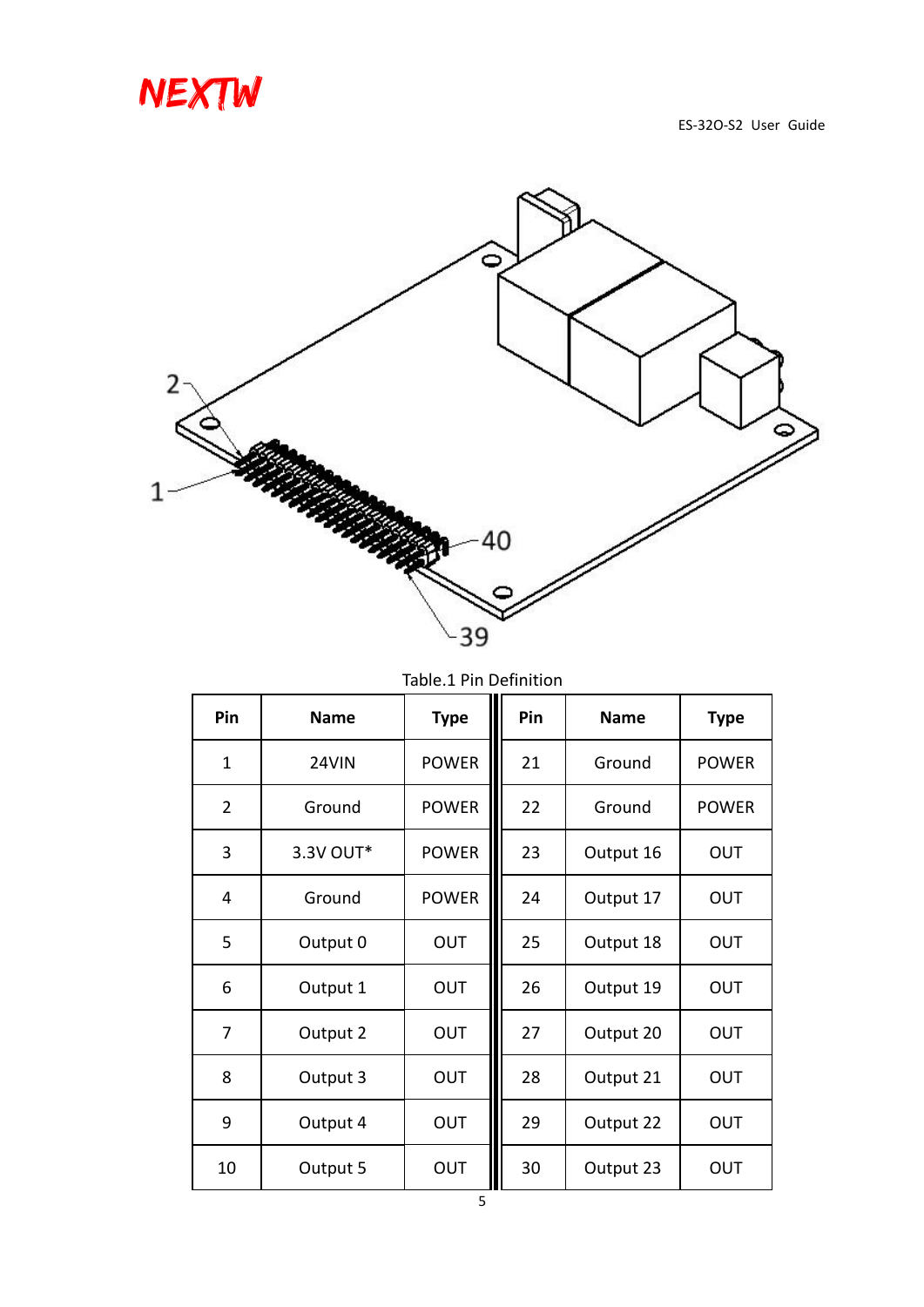

| 11 | Output 6  | OUT        | 31 | Output 24       | <b>OUT</b>   |
|----|-----------|------------|----|-----------------|--------------|
| 12 | Output 7  | <b>OUT</b> | 32 | Output 25       | <b>OUT</b>   |
| 13 | Output 8  | <b>OUT</b> | 33 | Output 26       | <b>OUT</b>   |
| 14 | Output 9  | <b>OUT</b> | 34 | Output 27       | <b>OUT</b>   |
| 15 | Output 10 | <b>OUT</b> | 35 | Output 28       | <b>OUT</b>   |
| 16 | Output 11 | <b>OUT</b> | 36 | Output 29       | <b>OUT</b>   |
| 17 | Output 12 | <b>OUT</b> | 37 | Output 30       | <b>OUT</b>   |
| 18 | Output 13 | <b>OUT</b> | 38 | Output 31       | <b>OUT</b>   |
| 19 | Output 14 | <b>OUT</b> | 39 | Ground<br>Earth | <b>POWER</b> |
| 20 | Output 15 | <b>OUT</b> | 40 | Ground<br>Earth | <b>POWER</b> |

\*Note: Pin 3 (3.3V output) maximum output current: 1.8A

### <span id="page-5-0"></span>2.2 LED Indicator & Function



#### **Station alias address**

SW1/SW2: station alias address. ESC loads the 8-bit alias address to register 0x12 if reset. SW1 is the higher hex digit; SW2 is the lower one.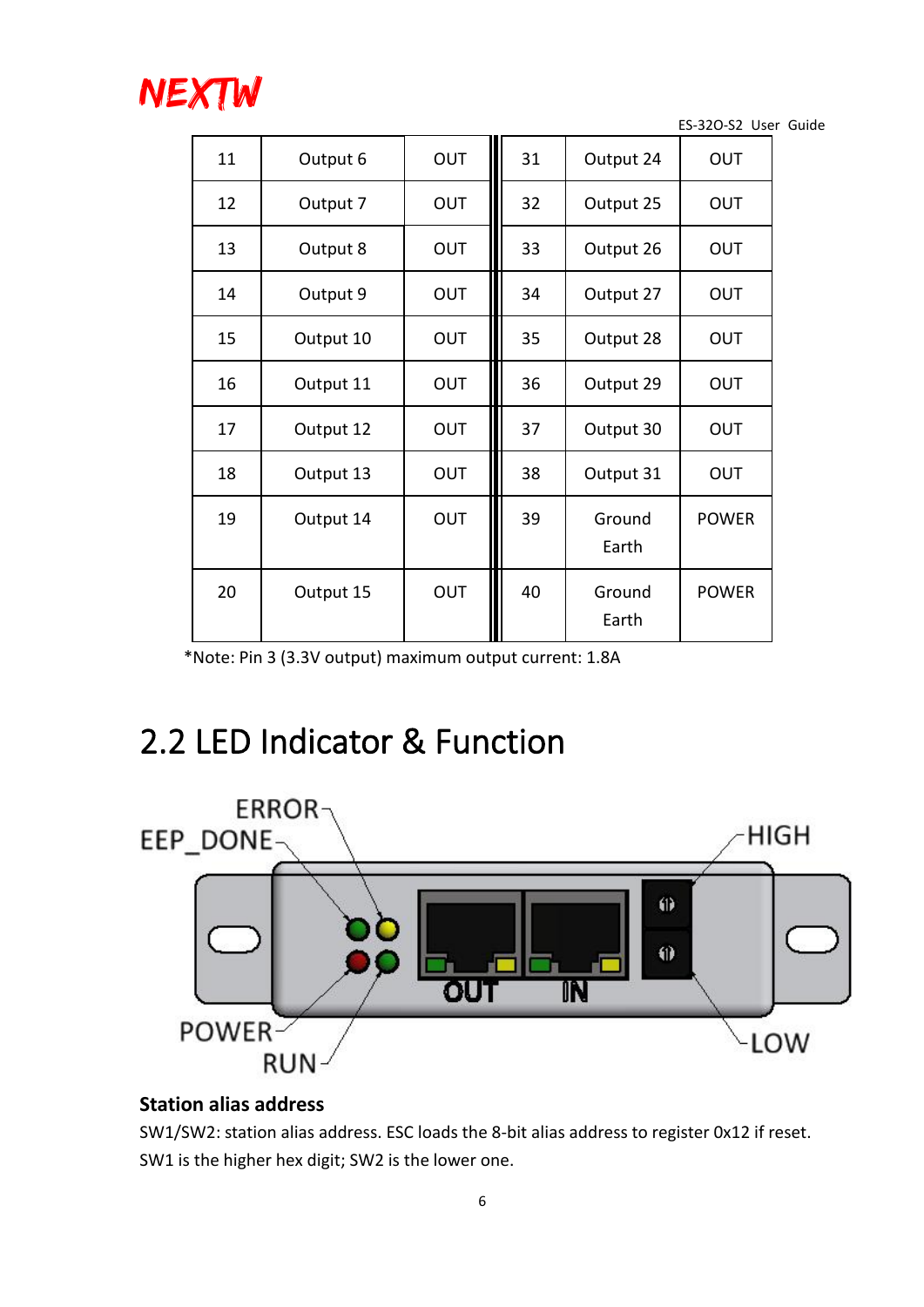

|                | POWER (Red)                               |
|----------------|-------------------------------------------|
| 0 <sub>N</sub> | Power supply has been connected to 24 VDC |
| <b>OFF</b>     | Power supply is not connected to 24VDC    |

|                 | RUN LED (Green)  |
|-----------------|------------------|
| LED Response    | <b>FSM State</b> |
| <b>OFF</b>      | 1-Init           |
| Flash           | 4-Safe OP, 1x    |
| <b>Blinking</b> | 2-PreOp          |
| Flickering      | 3-Bootrap        |
| ON              | 8-Op             |

|            | EEP_DONE (Green) |
|------------|------------------|
| ON         | EEPROM done      |
| <b>OFF</b> | Fail             |

|              | <b>ERROR LED (Yellow)</b>         |
|--------------|-----------------------------------|
| LED Response | <b>Error State</b>                |
| <b>OFF</b>   | No Error                          |
| Flash 1x-12x | Process Data Watchdog timeout, 2x |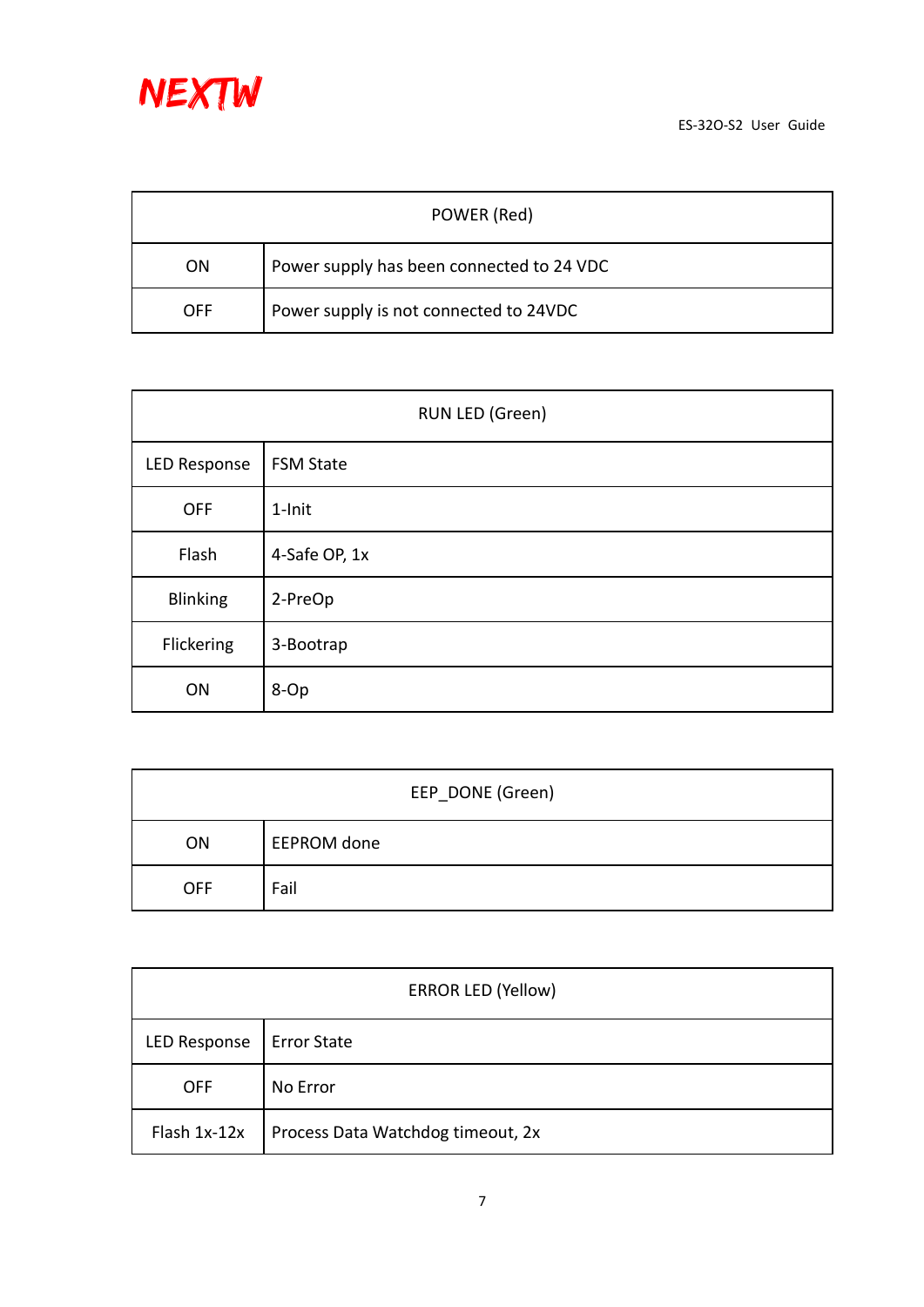

| <b>Blinking</b> | PDI configuration unstopped type |
|-----------------|----------------------------------|
| Flickering      | I2C EEPROM loading error         |
| <b>ON</b>       | PDI Watchdog timeout             |

|            | RJ45 LED Yellow      |
|------------|----------------------|
| <b>ON</b>  | Data transmitting    |
| <b>OFF</b> | No data transmitting |

#### <span id="page-7-0"></span>2.3 Note - Before You Begin

- Ensure you have stable, clean working environment.
- Before working on any components, make sure the poweris off.
- Ground yourself before touching any components.
- Static electricity may damage the elections components.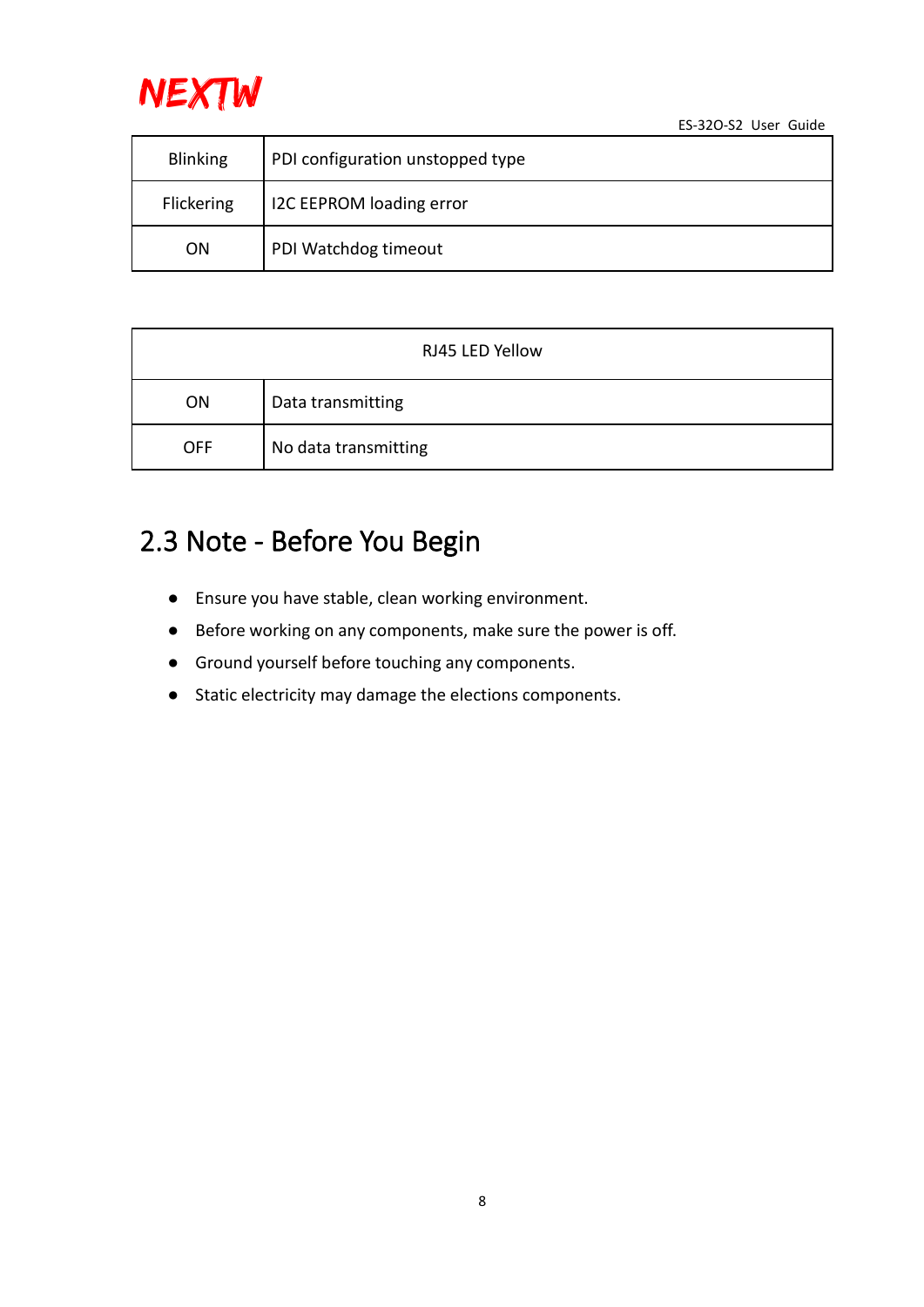

# <span id="page-8-0"></span>Chapter 3: Objects

#### <span id="page-8-1"></span>3.1 Sync Manager Objects

| Index        | $\vert$ Sub Index $\vert$ Type |             | Access Value | Description                      |
|--------------|--------------------------------|-------------|--------------|----------------------------------|
| 0x1c12 0     |                                | USINT RO    |              | Number of RxPDO mappings         |
| 0x1c12 1     |                                | <b>UINT</b> | RO           | $ 0x1600 $ First RxPDO mappings  |
| 0x1c12 2     |                                | <b>UINT</b> | RO           | $ 0x1601 $ Second RxPDO mappings |
| 0x1c12 3     |                                | <b>UINT</b> | RO           | $ 0x1602 $ Third RxPDO mappings  |
| $ 0x1c12 $ 4 |                                | UINT        | RO           | $ 0x1603 $ Fourth RxPDO mappings |

#### Sync Manager 2 PDO Assignment

#### Sync Manager 3 PDO Assignment

|          |          |  | Index Sub Index Type Access Value Description |
|----------|----------|--|-----------------------------------------------|
| 0x1c13 0 | USINT RO |  | $\vert$ Number of TxPDO mappings $\vert$      |

#### <span id="page-8-2"></span>3.2 PDO Mapping Objects

RxPDO 0

| Index    | $\left \text{Sub Index}\right $ Type |          | Access Value | Description                             |
|----------|--------------------------------------|----------|--------------|-----------------------------------------|
| 0x1600 0 |                                      | USINT RO |              | Number of PDO entries                   |
| 0x1600 1 |                                      | UDINT RO |              | $\ 0x70000108\ $ First entry of RxPDO 0 |

#### RxPDO 1

| Index    | $\ \text{Sub Index}\  \text{Type}\$ |                 | Access Value | Description                                        |
|----------|-------------------------------------|-----------------|--------------|----------------------------------------------------|
| 0x1601 0 |                                     | <b>USINT RO</b> |              | Number of PDO entries                              |
| 0x1601 1 |                                     | UDINT RO        |              | $\left\ 0x70000208\right\ $ First entry of RxPDO 1 |

RxPDO 2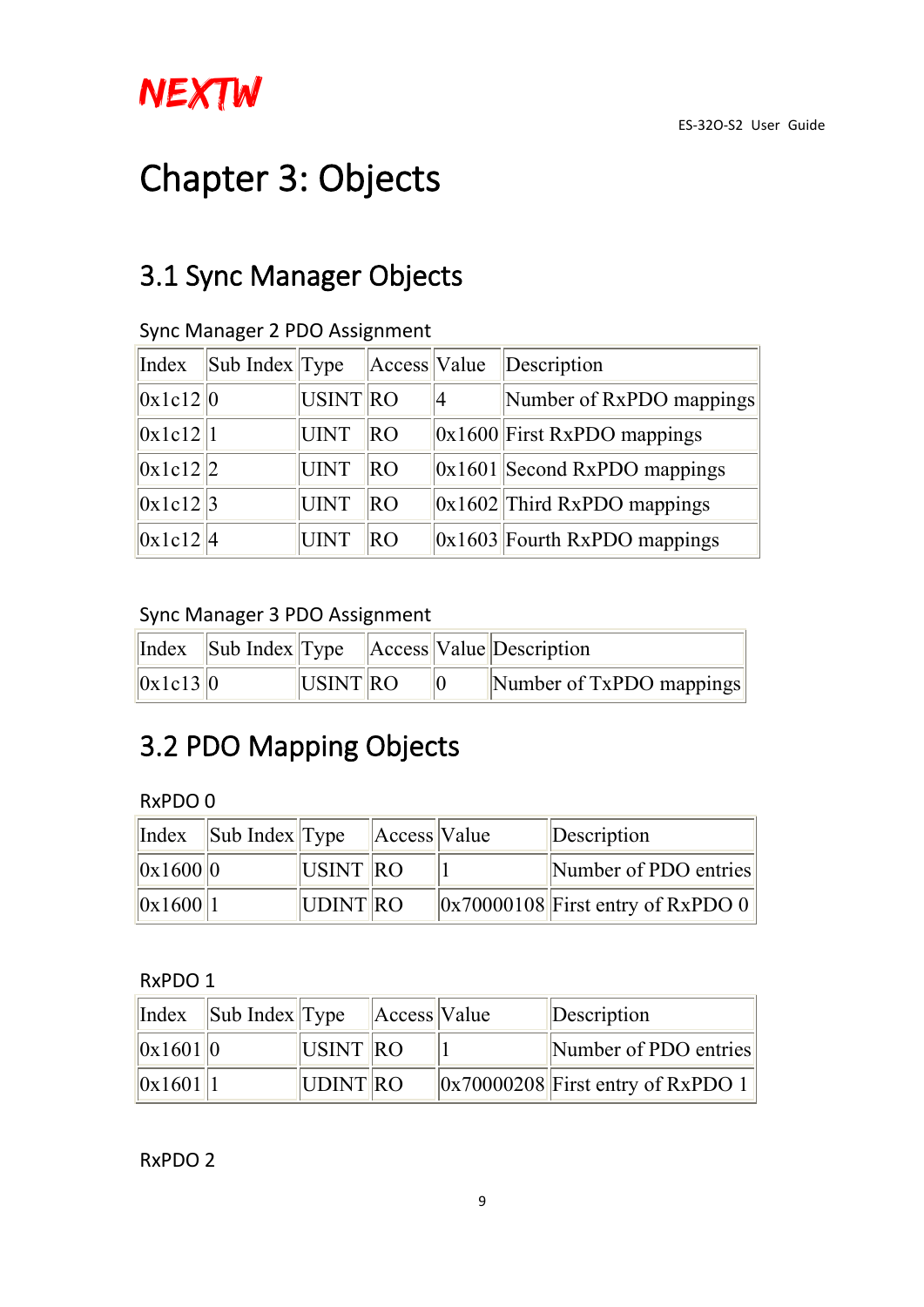

| Index         | $\left \left \text{Sub Index}\right \right $ Type |                 | $ $ Access   Value | Description                             |
|---------------|---------------------------------------------------|-----------------|--------------------|-----------------------------------------|
| 0x1602 0      |                                                   | <b>USINT RO</b> |                    | Number of PDO entries                   |
| $\ 0x1602\ 1$ |                                                   | UDINT RO        |                    | $\ 0x70000308\ $ First entry of RxPDO 2 |

#### RxPDO 3

| Index    | $\left \left \text{Sub Index}\right \right $ Type |          | Access Value | Description                                        |
|----------|---------------------------------------------------|----------|--------------|----------------------------------------------------|
| 0x1603 0 |                                                   | USINT RO |              | Number of PDO entries                              |
| 0x1603 1 |                                                   | UDINT RO |              | $\left\ 0x70000408\right\ $ First entry of RxPDO 3 |

#### <span id="page-9-0"></span>3.3 Digital Output Objects

| Index    | Sub Index Type |                | Access Value |                                     | Description                     |
|----------|----------------|----------------|--------------|-------------------------------------|---------------------------------|
| 0x7000 0 |                | USINT RO       |              | 14                                  | Number of digital output object |
| 0x7000 1 |                | <b>USINTRW</b> |              | $\vert 0$ to 0xff<br>(default:0)    | Digital output byte $0$         |
| 0x7000 2 |                | USINT RW       |              | $\vert 0$ to $0$ xff<br>(default:0) | Digital output byte 1           |
| 0x7000 3 |                | <b>USINTRW</b> |              | $\vert 0$ to 0xff<br>(default:0)    | Digital output byte 2           |
| 0x7000 4 |                | USINT RW       |              | $\vert 0$ to $0$ xff<br>(default:0) | Digital output byte 3           |

0x7000:1 Digital output byte 0 is mapping to OUT 0 to OUT 7

0x7000:2 Digital output byte 1 is mapping to OUT 8 to OUT 15

0x7000:3 Digital output byte 2 is mapping to OUT 16 to OUT 23

0x7000:4 Digital output byte 3 is mapping to OUT 24 to OUT 31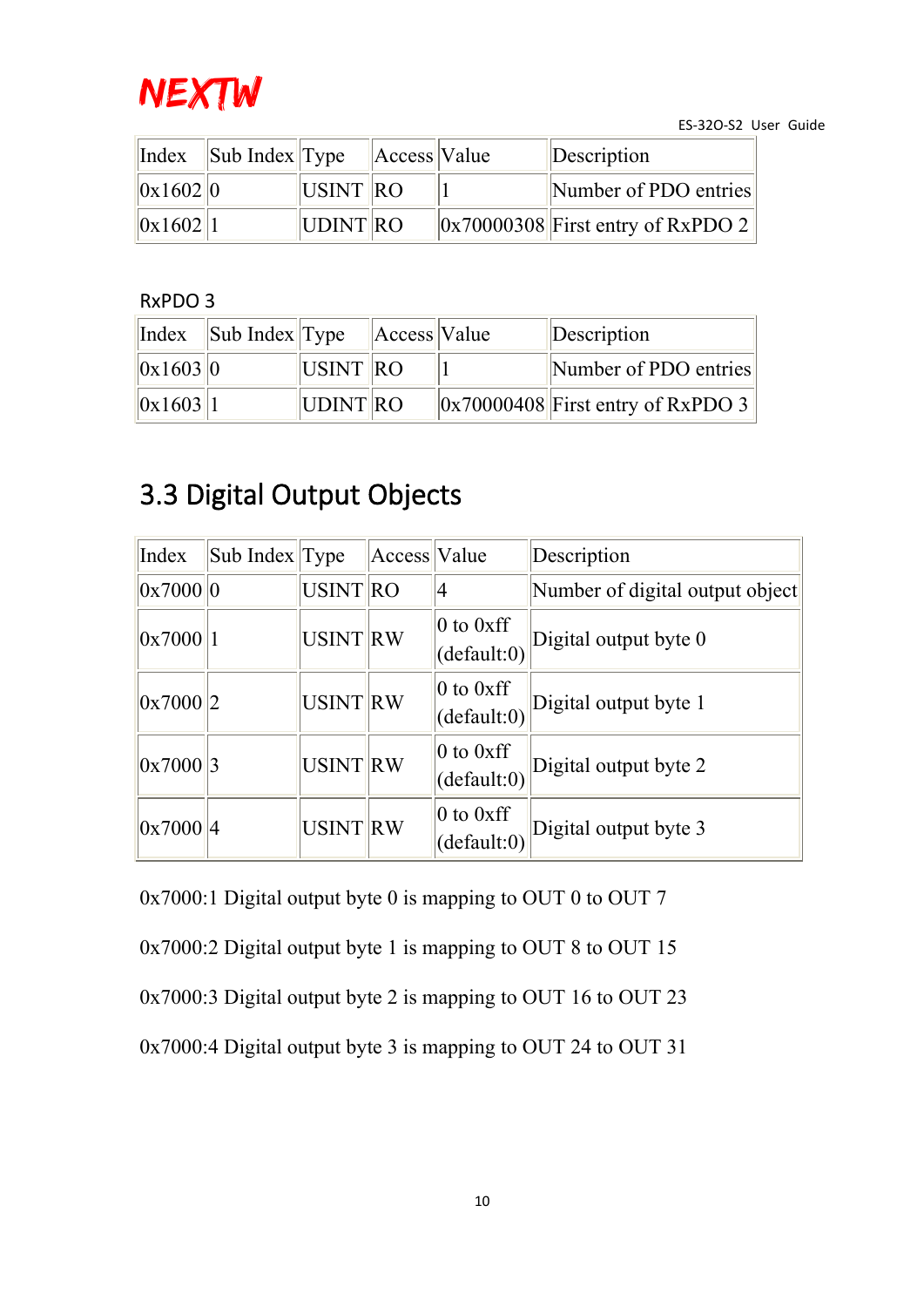

# <span id="page-10-0"></span>Chapter 4: PCB Enclosure Shells

### <span id="page-10-1"></span>4.1 Plastic Shell Diagrams